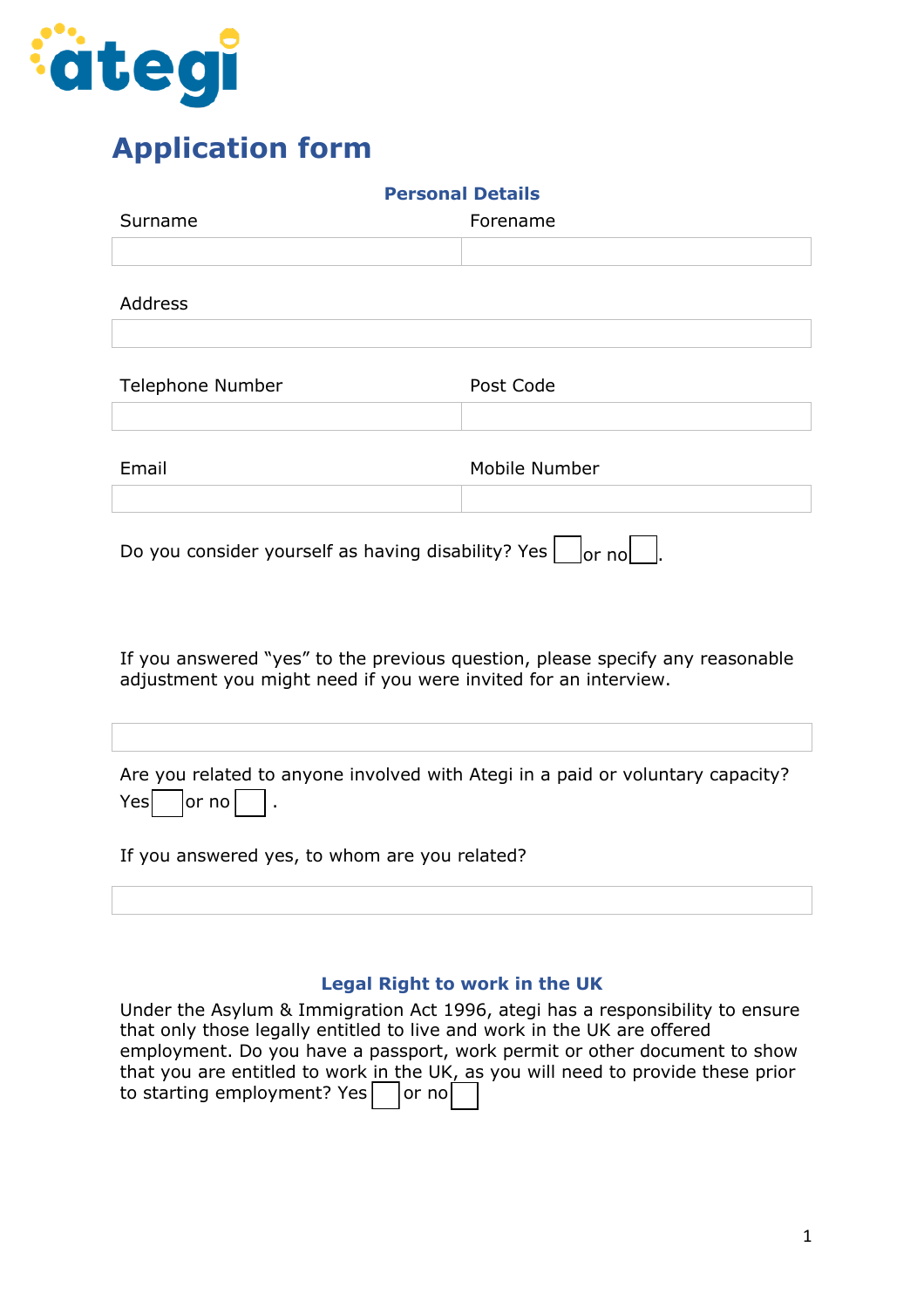

#### **References**

*Please give details of two referees including your current or most recent employer. (FRIENDS AND RELATIVES ARE NOT ACCEPTABLE). If you have worked for an employer(s) in the care sector previously, please provide a reference contact for the most recent care sector employer.*

Name of Organisation Name of Organisation Address Address Contact Name Contact Name Job Title Job Title

| In what capacity is this person known | In what capacity is this person known |
|---------------------------------------|---------------------------------------|
| to you                                | to vou                                |
|                                       |                                       |

| If you are shortlisted for interview, may we approach your referees before interview? Yes $\Box$ or No |  |  |  |
|--------------------------------------------------------------------------------------------------------|--|--|--|

#### **Transport**

| Yes $\Box$ | Do You Have a driving licence?<br>No                               | Do you own a car?<br>Yes<br><b>No</b>       |
|------------|--------------------------------------------------------------------|---------------------------------------------|
|            | Are you prepared to use your car in<br>association with your work? | Please give any details of<br>endorsements: |
| $Yes \mid$ | <b>No</b>                                                          |                                             |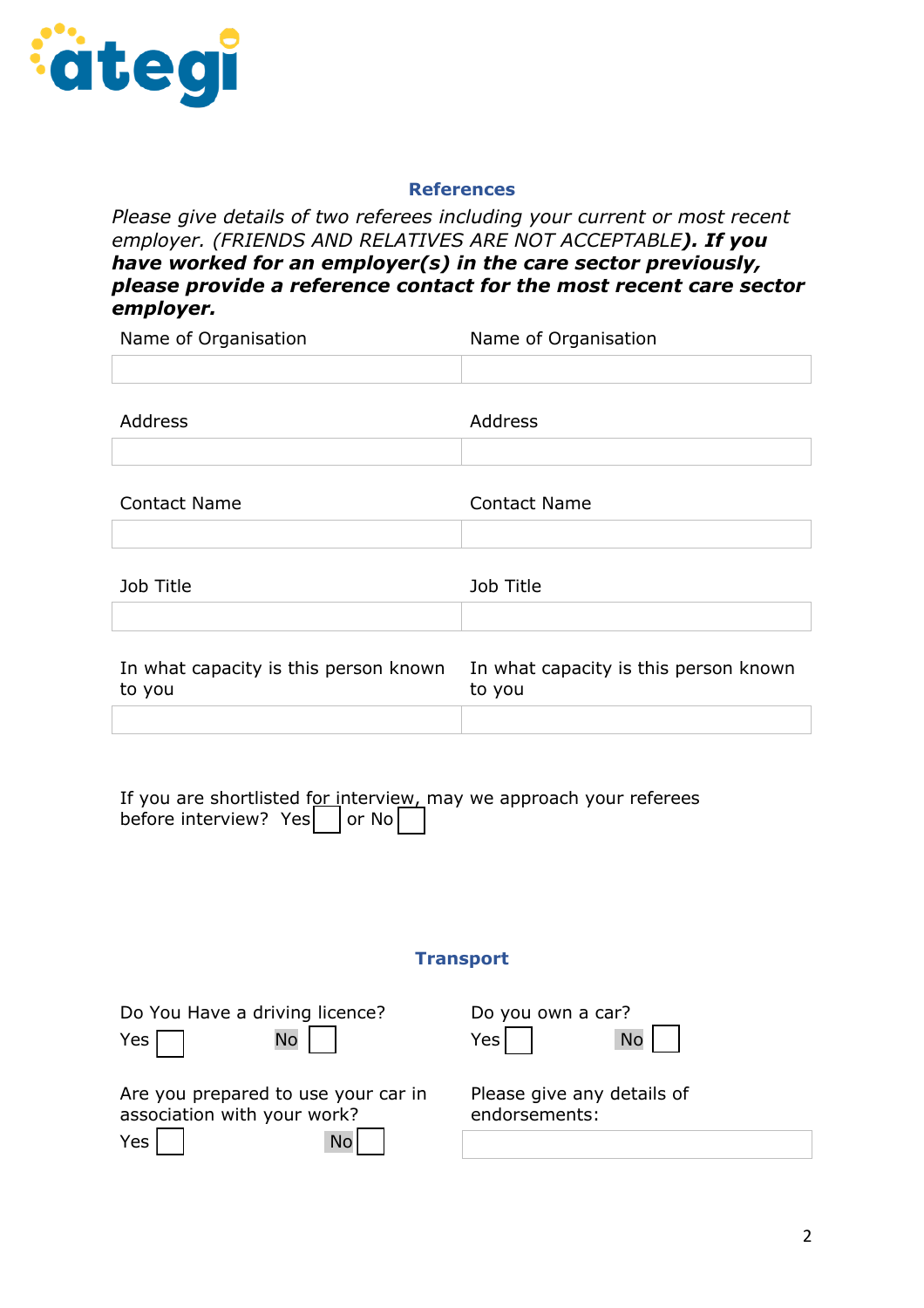

#### **Languages**

| What is your first language? | Do you speak/read any other<br>languages? If so to what level of<br>proficiency? |
|------------------------------|----------------------------------------------------------------------------------|
|                              |                                                                                  |

## **Education**

| <b>Secondary Education</b> |    |      |         |       |
|----------------------------|----|------|---------|-------|
| Institution                | To | From | Subject | Grade |
|                            |    |      |         |       |
| Institution                | To | From | Subject | Grade |
|                            |    |      |         |       |
| Institution                | To | From | Subject | Grade |
|                            |    |      |         |       |
| Institution                | To | From | Subject | Grade |
|                            |    |      |         |       |
| Institution                | To | From | Subject | Grade |
|                            |    |      |         |       |

#### *Further Education*

| Institution | To | From | Subject | Grade |
|-------------|----|------|---------|-------|
|             |    |      |         |       |
| Institution | To | From | Subject | Grade |
|             |    |      |         |       |
| Institution | To | From | Subject | Grade |
|             |    |      |         |       |
| Institution | To | From | Subject | Grade |
|             |    |      |         |       |
| Institution | To | From | Subject | Grade |
|             |    |      |         |       |

# *Training*

| Type of Training | From |
|------------------|------|
|                  |      |
| Type of Training | From |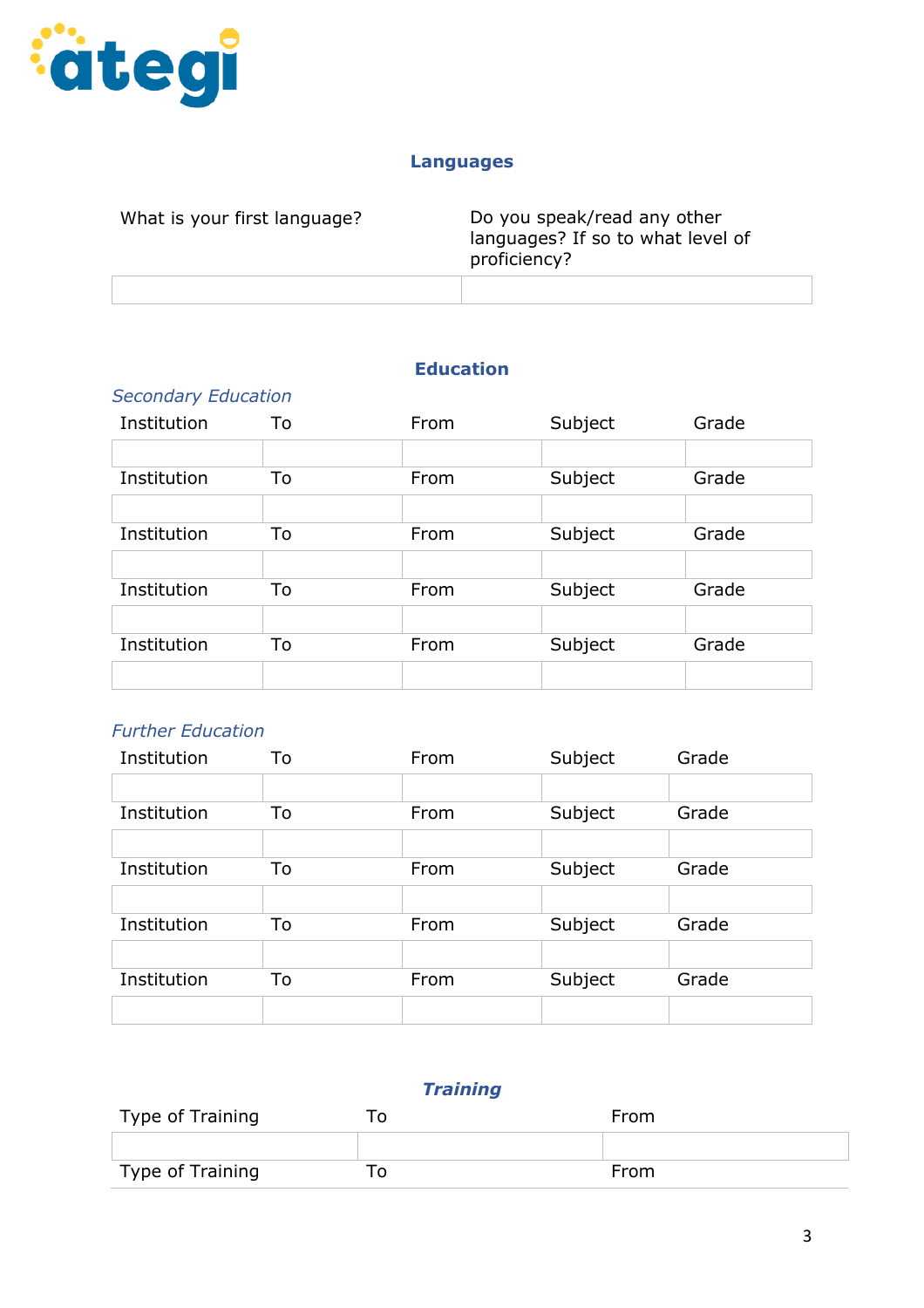

| Type of Training | To | From |
|------------------|----|------|
|                  |    |      |
| Type of Training | To | From |
|                  |    |      |
| Type of Training | To | From |
|                  |    |      |

| Do you belong to any professional |                  |  |
|-----------------------------------|------------------|--|
| organisations?                    |                  |  |
| Yes                               | $\overline{N}$ o |  |

If Yes, please give details: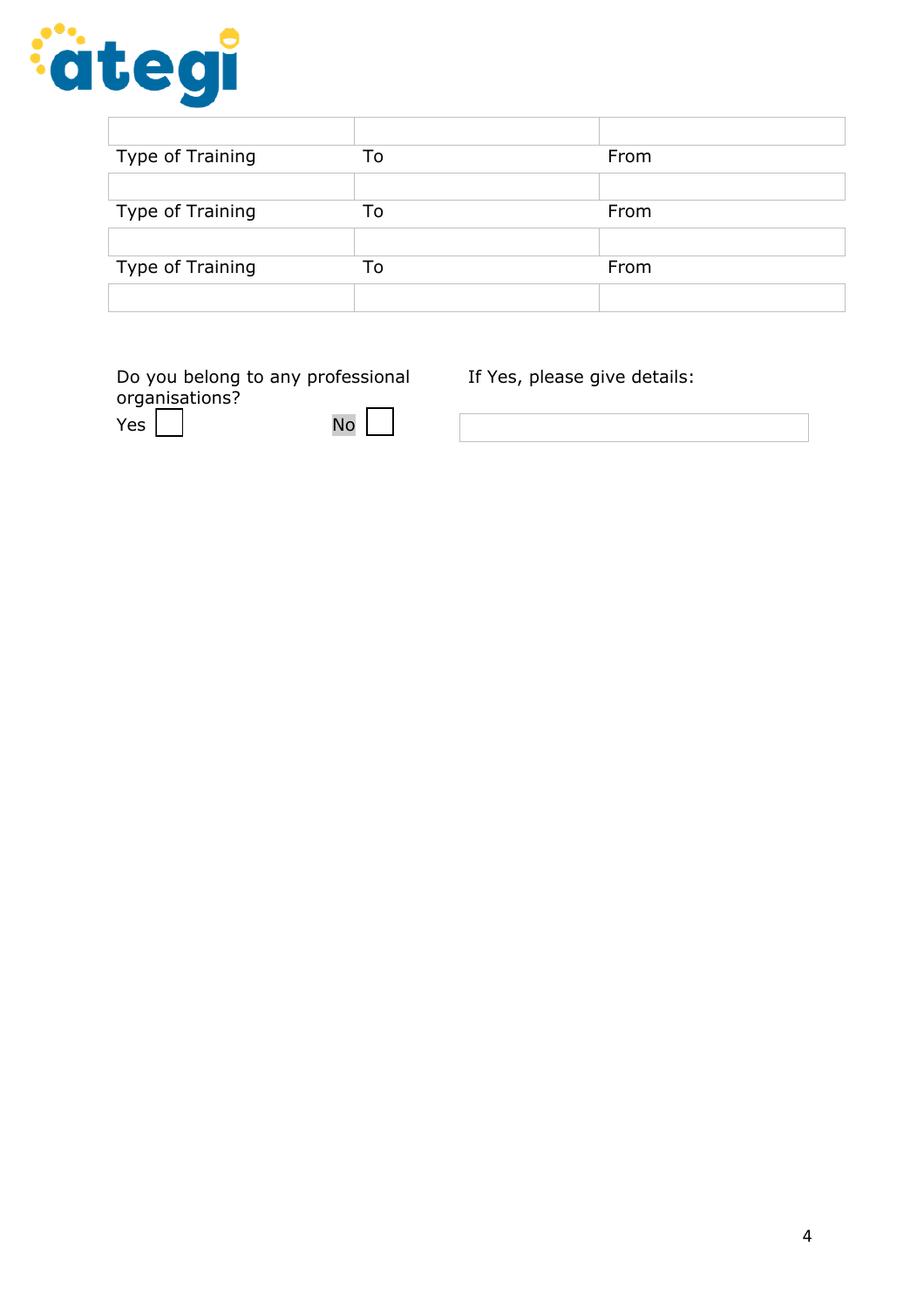

# **Employment History**

| Present/Most<br>recent employer &<br>type of business | Dates Employed | Job Title and<br>Summary of<br><b>Duties</b> | Salary and Reason<br>for Leaving |
|-------------------------------------------------------|----------------|----------------------------------------------|----------------------------------|
|                                                       |                |                                              |                                  |
| Present/Most<br>recent employer &<br>type of business | Dates Employed | Job Title and<br>Summary of<br><b>Duties</b> | Salary and Reason<br>for Leaving |
|                                                       |                |                                              |                                  |
| Present/Most<br>recent employer &<br>type of business | Dates Employed | Job Title and<br>Summary of<br><b>Duties</b> | Salary and Reason<br>for Leaving |
|                                                       |                |                                              |                                  |
| Present/Most<br>recent employer &<br>type of business | Dates Employed | Job Title and<br>Summary of<br><b>Duties</b> | Salary and Reason<br>for Leaving |
|                                                       |                |                                              |                                  |
| Present/Most<br>recent employer &<br>type of business | Dates Employed | Job Title and<br>Summary of<br><b>Duties</b> | Salary and Reason<br>for Leaving |
|                                                       |                |                                              |                                  |
| Present/Most<br>recent employer &<br>type of business | Dates Employed | Job Title and<br>Summary of<br><b>Duties</b> | Salary and Reason<br>for Leaving |
|                                                       |                |                                              |                                  |
| Present/Most<br>recent employer &<br>type of business | Dates Employed | Job Title and<br>Summary of<br><b>Duties</b> | Salary and Reason<br>for Leaving |
|                                                       |                |                                              |                                  |
| Present/Most<br>recent employer &<br>type of business | Dates Employed | Job Title and<br>Summary of<br><b>Duties</b> | Salary and Reason<br>for Leaving |
|                                                       |                |                                              |                                  |
| Present/Most<br>recent employer &<br>type of business | Dates Employed | Job Title and<br>Summary of<br><b>Duties</b> | Salary and Reason<br>for Leaving |
|                                                       |                |                                              |                                  |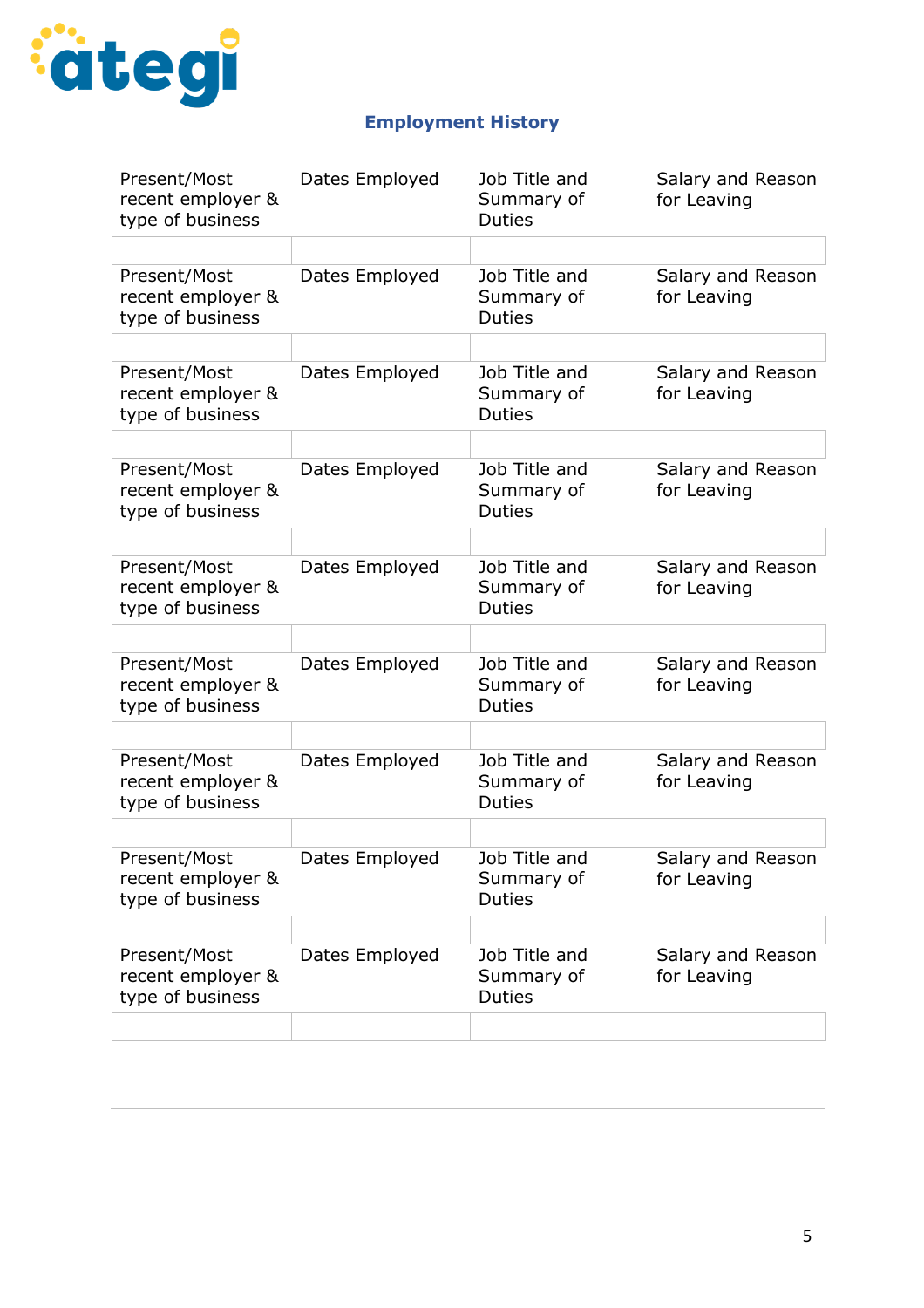

#### **Rehabilitation of Offenders Act 1974/Police Act 1997**

*As ategi meets the requirements in respect of exempted questions under the Rehabilitation of Offenders Act 1974 and the Police Act 1997, all applicants who are offered employment will be subject to a criminal record check from the Disclosure and Barring Service (DBS) before an appointment is confirmed.*

Do you have any criminal convictions (spent or otherwise)?



If yes, please specify